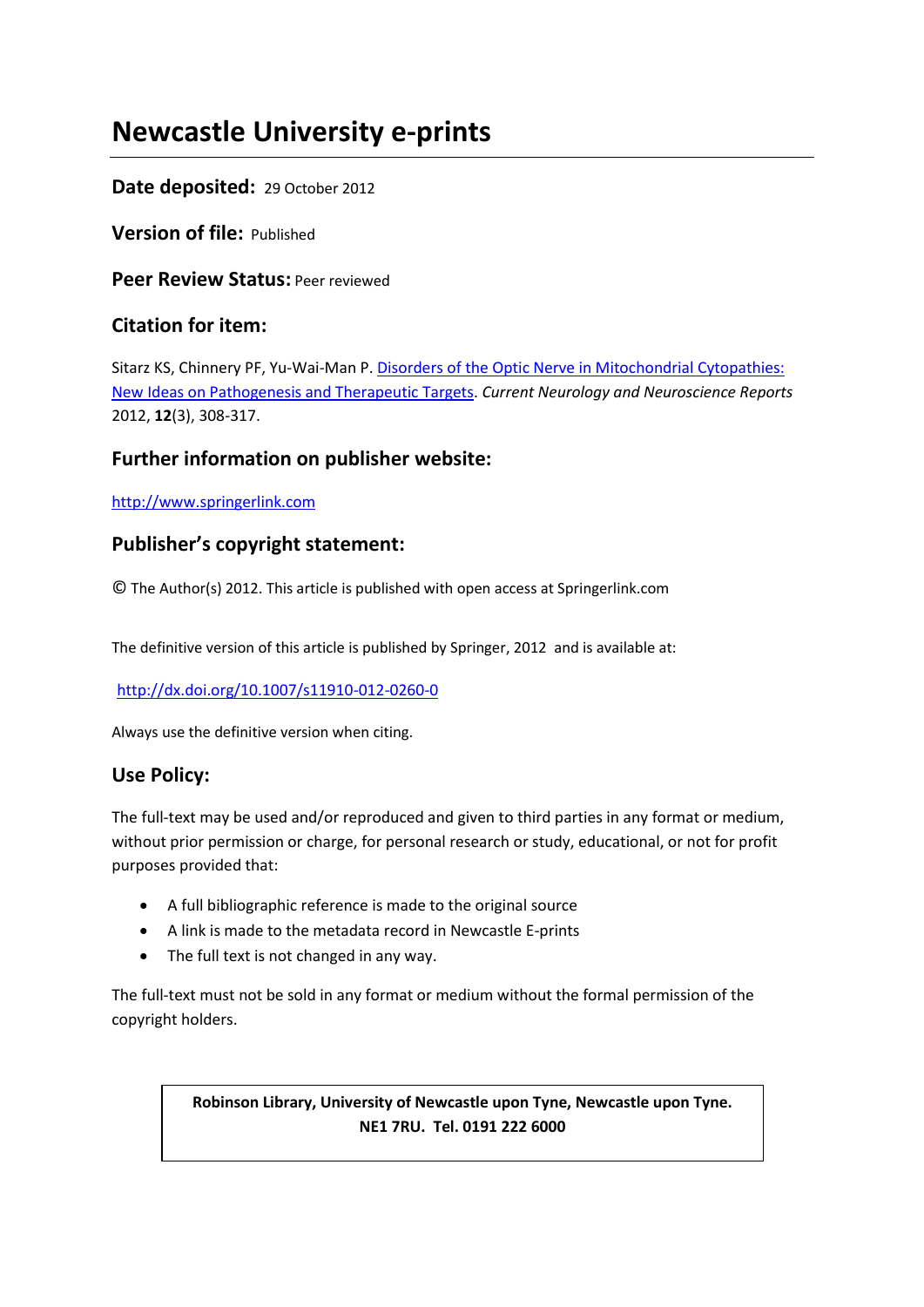NEURO-OPHTHALMOLOGY (G PLANT, SECTION EDITOR)

# Disorders of the Optic Nerve in Mitochondrial Cytopathies: New Ideas on Pathogenesis and Therapeutic Targets

Kamil S. Sitarz · Patrick F. Chinnery · Patrick Yu-Wai-Man

Published online: 4 March 2012  $\odot$  The Author(s) 2012. This article is published with open access at Springerlink.com

Abstract Mitochondrial cytopathies are a heterogeneous group of human disorders triggered by disturbed mitochondrial function. This can be due to primary mitochondrial DNA mutations or nuclear defects affecting key components of the mitochondrial machinery. Optic neuropathy is a frequent disease manifestation and the degree of visual failure can be profound, with a severe impact on the patient's quality of life. This review focuses on the major mitochondrial disorders exhibiting optic nerve involvement, either as the defining clinical feature or as an additional component of a more extensive phenotype. Over the past decade, significant progress has been achieved in our basic understanding of Leber hereditary optic neuropathy and autosomaldominant optic atrophy—the two classical paradigms for these mitochondrial optic neuropathies. There are currently limited treatments for these blinding ocular disorders and, ultimately, the aim is to translate these major advances into tangible benefits for patients and their families.

Keywords Dominant optic atrophy. Haplogroup . Hereditary spastic paraplegia, Heteroplasmy . Idebenone . Leber hereditary optic neuropathy · Mitochondrial DNA ·

K. S. Sitarz : P. F. Chinnery : P. Yu-Wai-Man Wellcome Trust Centre for Mitochondrial Research, Institute of Genetic Medicine, Newcastle University, Newcastle, UK

P. Yu-Wai-Man Department of Ophthalmology, Royal Victoria Infirmary, Newcastle upon Tyne, UK

P. Yu-Wai-Man  $(\boxtimes)$ 

Wellcome Trust Centre for Mitochondrial Research, Institute of Genetic Medicine, Centre for Life, Newcastle University, Newcastle upon Tyne NE1 3BZ, UK e-mail: Patrick.Yu-Wai-Man@ncl.ac.uk

Mitofusin . Multiple sclerosis. Neuroprotection . Retinal ganglion cell . Optic nerve . Mitochondrial cytopathies

# Introduction

Mitochondria are found in all nucleated cells and reflecting this ubiquitous presence, patients with mitochondrial cytopathies often manifest a diverse combination of tissue and organ involvement [1]. However, for reasons that still remain unclear, mitochondrial dysfunction has a marked predilection for the optic nerve, the latter being affected in about half of all patients with confirmed mitochondrial disease (Fig. 1). Irrespective of the molecular pathways involved, remarkably, these mitochondrial optic neuropathies all share the same pathological features—selective degeneration of the retinal ganglion cell (RGC) layer, leading to progressive axonal loss and the onset of visual failure [2]. In this review, recent advances in our understanding of this important group of disorders are discussed, in addition to promising therapeutic strategies.

### Leber Hereditary Optic Neuropathy

# Epidemiology

Leber hereditary optic neuropathy (LHON, OMIM 535000) is named after Theodore Leber (1840–1917), a German ophthalmologist who was the first to describe the key features of this disorder [3]. LHON is the most common of the primary mitochondrial DNA (mtDNA) disorders and the minimum prevalence has been estimated at 1 in 31,000 in the North of England (Fig. 1) [4]. Epidemiological studies from the Netherlands and Finland have reported comparable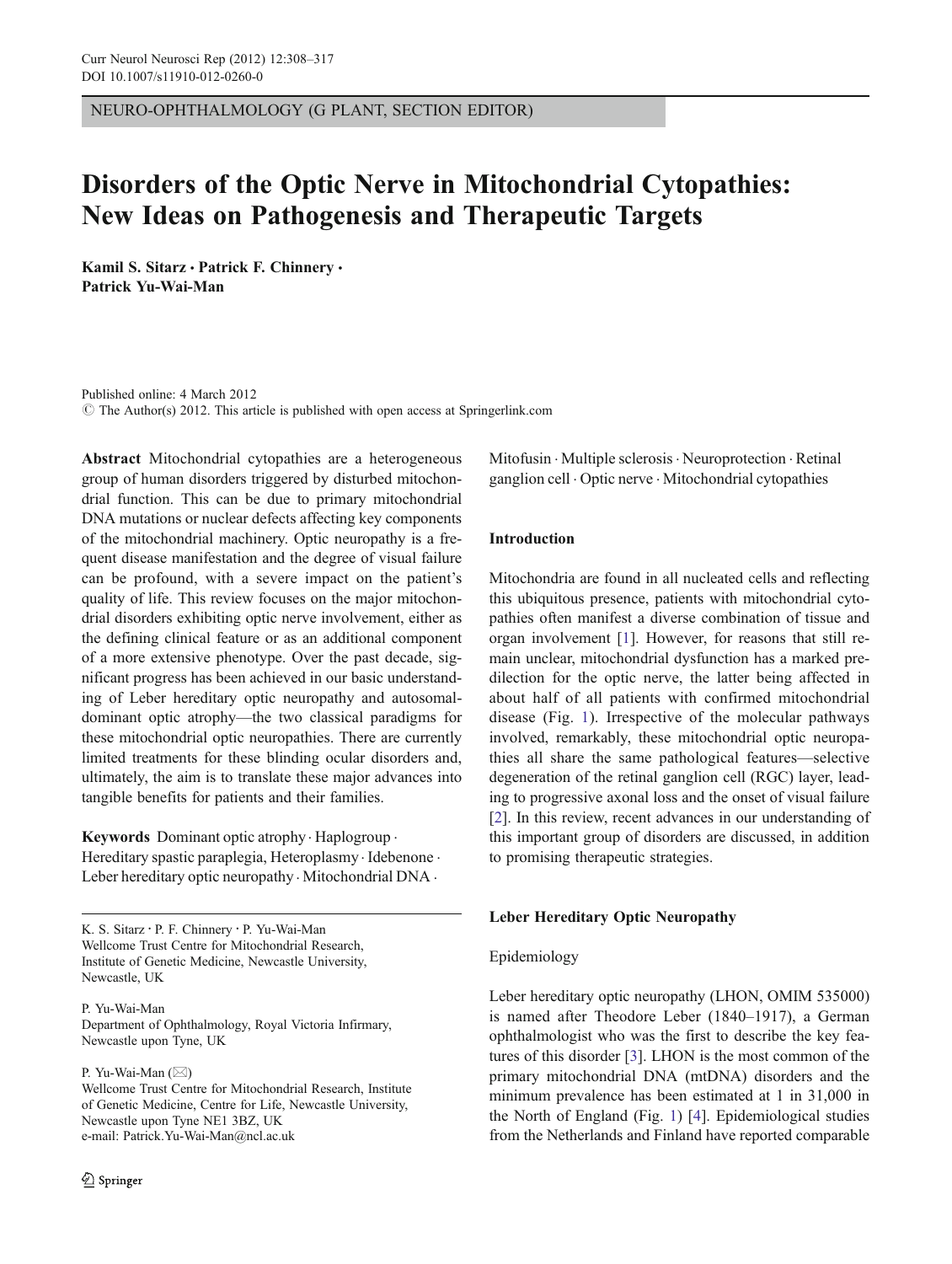Figure 1 Mitochondrial disease in the North of England. (Adapted from Yu-Wai-Man et al. [2] and Schaefer et al. [50])



figures of 1 in 39,000 and 1 in 50,000, respectively. In one Australian study, 2% of individuals on the National Blind Registry had optic atrophy secondary to LHON, highlighting the significant socioeconomic burden of this inherited optic nerve disorder. Three mtDNA point mutations—m.3460 G> A, m.11778 G>A, and m.14484 T>C—account for the vast majority ( $\sim$  90%) of LHON cases and, for this reason, they are often referred to as "primary" (Table 1) [3, 5].

## Clinical Manifestations

Typically, disease conversion in LHON is characterized by acute or subacute central visual loss in one eye, followed 2 to 4 months later by the fellow eye [3, 5]. Unilateral optic nerve involvement in LHON is exceptionally rare and another underlying pathological process should be actively excluded in these atypical cases. Bilateral simultaneous onset probably occurs in about 25% of patients, although it can be difficult for some individuals to accurately report whether visual loss had been ongoing in one eye prior to the fellow eye being affected. The peak age of onset is in the second and third decades of life and it is unusual for symptoms to develop beyond 50 years of age.

The initial visual loss in LHON is severe and it usually plateaus over the next 6 months, with most patients achieving visual acuities of 20/200 or worse [3, 5]. There is an associated dense central or centrocecal scotoma and color vision is significantly impaired. The pupillary light reflexes are relatively preserved and this rather surprising feature has recently been ascribed to a special class of melanopsincontaining RGCs that are more resistant to the mtDNA LHON mutations [6••]. In the acute phase, classically, there is optic disc hyperemia, peripapillary telangiectatic vessels, vascular tortuosity, and retinal nerve fiber layer (RNFL) edema secondary to axonal stasis. In a proportion (20% to 40%) of LHON carriers undergoing disease conversion, the optic discs can look entirely normal, followed 6 weeks later by the development of neuroretinal rim pallor [5]. Pathological cupping of the optic disc is also a recognized feature of longstanding LHON cases, reflecting the ongoing loss of RGC axons in the chronic phase of the disease. The overall prognosis in LHON is poor, even among patients harboring the m.14484 T>C mutation, which carries the best chance for partial visual recovery [5]. If it occurs, a slow improvement in visual parameters can be expected within the first year, although more delayed visual recovery has been reported.

#### Syndromal LHON Phenotypes

LHON is typically a monosymptomatic disease but additional features such as cardiac conduction defects, peripheral neuropathy, dystonia, and myopathy have been reported as occurring more frequently among LHON carriers. In particular, there is a well-reported association between the three primary mtDNA LHON mutations and a multiple sclerosis– like illness, especially among female carriers. Rarer pathogenic mtDNA variants have been linked with more atypical "LHON +" syndromes, where the optic neuropathy segregated with prominent neurological features including spastic dystonia, ataxia, juvenile-onset encephalopathy, and psychiatric disturbances [2].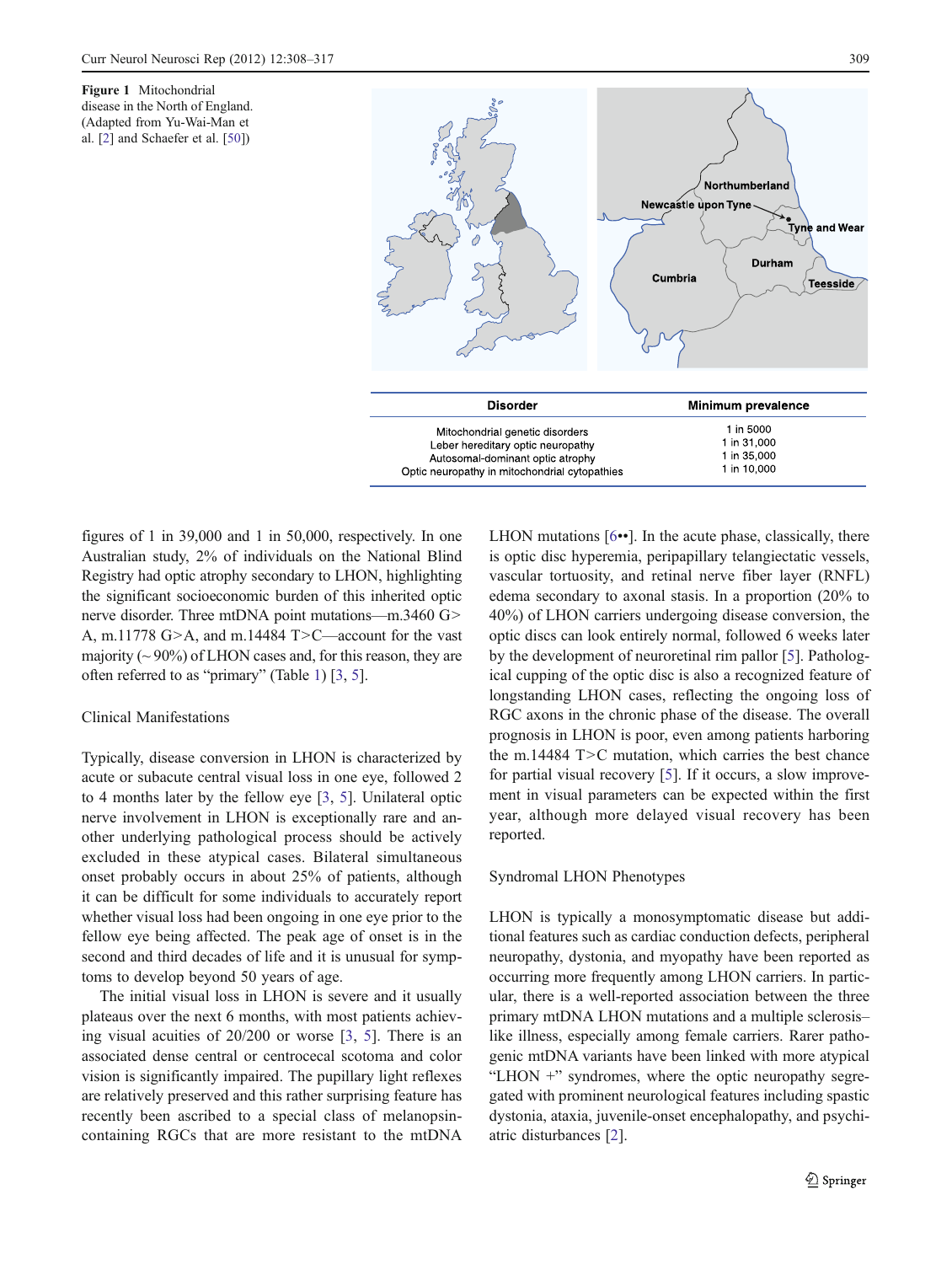Table 1 mtDNA variants associated with LHON

|                                   | gene              | Mitochondrial Nucleotide change                                                                                                                                                                  |
|-----------------------------------|-------------------|--------------------------------------------------------------------------------------------------------------------------------------------------------------------------------------------------|
| Common variants<br>$({\sim}90\%)$ | MTND1             | m.3460 $G > A^a$                                                                                                                                                                                 |
|                                   | MTND4             | m.11778 $G > A^a$                                                                                                                                                                                |
|                                   | MTND6             | m.14484 $T > C^a$                                                                                                                                                                                |
| Rare variants<br>$({\sim 10\%})$  | MTND1             | m.3376 G>A, m.3635 G>A <sup>a</sup> ,<br>m.3697 G>A, m.3700 G>A,<br>m.3733 $G > A^a$ , m.4025 C>T,<br>m.4160 T>C, m.4171 C>A <sup>a</sup>                                                        |
|                                   | MTND <sub>2</sub> | m.4640 C>A, m.5244 G>A                                                                                                                                                                           |
|                                   | MTND3             | m. $10237$ T > C                                                                                                                                                                                 |
|                                   | MTND4             | m.11696 G>A, m.11253 T>C                                                                                                                                                                         |
|                                   | MTND4L            | m 10663 $T > Ca$                                                                                                                                                                                 |
|                                   | MTND5             | m.12811 T>C, m.12848 C>T,<br>m.13637 A>G, m.13730 G>A                                                                                                                                            |
|                                   | MTND6             | m.14325 T>C, m.14568 C>T,<br>m.14459 G>A <sup>a</sup> , m.14729 G>A,<br>m.14482 $C > A^a$ , m.14482 $C >$<br>$G^a$<br>m.14495 A>G <sup>a</sup> , m.14498 C>T,<br>m.14568 $C > T^a$ , m.14596 A>T |
|                                   | <i>MTATP6</i>     | $m.9101$ T $>C$                                                                                                                                                                                  |
|                                   | <i>MTCO3</i>      | $m.9804$ G $> A$                                                                                                                                                                                 |
|                                   | <i>MTCYB</i>      | m.14831 $G > A$                                                                                                                                                                                  |

Over 70% of LHON carriers harbor the m.11778 G>A mutation, but as a result of a founder event, the m.14484 T>C mutation has been identified in nearly 90% of all affected patients of French Canadian descent [3, 5]. In most laboratories worldwide, the diagnostic protocol involves screening for the three "primary" LHON mutations in the first instance. As full mitochondrial genome sequencing remains time consuming and expensive, this is only indicated if the initial LHON screen is negative and there is a strong clinical suspicion

<sup>a</sup> These mtDNA variants are definitely pathogenic. They have been identified in two or more independent LHON pedigrees, showing segregation with affected disease status. The remaining putative LHON mutations have been found in singleton cases or in a single family, and additional evidence is required before pathogenicity can be irrefutably ascribed

LHON Leber hereditary optic neuropathy; mtDNA mitochondrial DNA

#### Disease Modifiers

LHON is characterized by incomplete penetrance and a marked sex bias, with only about 50% of male carriers and about 10% of female carriers losing vision during their lifetime. The pathological consequences of the mtDNA LHON mutations are clearly being influenced by other disease modifiers, and these can be classified into four main groups: 1) the mitochondrial genetic background, 2) nuclear susceptibility genes, 3) hormonal differences, and 4) environmental triggers.

As mitochondria have a high copy number genome, LHON carriers can be homoplasmic (100% mutant) for the mtDNA mutation, or heteroplasmic with a combination of both the wild-type and mutant mtDNA species. Although the risk of visual loss is minimal at heteroplasmy levels

below 60%, this observation cannot account for the bulk of unaffected LHON carriers, most of whom are homoplasmic mutant and therefore beyond this biochemical threshold [7]. MtDNA is highly polymorphic and during human evolution, ancient mtDNA variants have clustered together in specific combinations known as haplogroups. As mtDNA haplogroups influence mitochondrial oxidative phosphorylation, these more subtle variations could magnify or lessen the impact of the LHON mutation on RGC survival. In a large study involving 159 Caucasian LHON pedigrees, haplogroup J was associated with a significantly increased risk of visual loss among m.11778 G>A and m.14484 T>C carriers, whereas m.3460 G>A carriers were more likely to become affected on a haplogroup K background [8]. Haplogroup H had a protective effect but only among individuals harboring the m.11778 G>A mutation. Haplogroup associations have been reported in other ethnic groups, supporting a contributory role for the mtDNA background in influencing LHON penetrance [9].

The predilection for males to lose vision in LHON cannot be explained by mitochondrial genetics and a visual loss susceptibility gene on the X chromosome has long been suspected, the so-called two-locus disease model [10]. Although such an X-linked disease modifier gene has yet to be formally identified, three independent linkage studies have revealed overlapping candidate regions, providing strong evidence for its existence [11–13]. Another obvious factor to account for the observed male bias in LHON is a protective influence conferred by female sex hormones. This hypothesis was recently investigated using LHON cybrid cell lines, and interestingly, treatment with 17β-estradiol resulted in reduced reactive oxygen species (ROS) levels, increased activity of the antioxidant enzyme superoxide dismutase, and more efficient mitochondrial biogenesis [14•].

Various environmental factors have been implicated in precipitating visual loss among LHON carriers including head trauma, industrial toxins, and drugs with mitochondrial toxic effects [15]. The evidence for these environmental triggers is largely anecdotal, but a recent multicenter study of 125 LHON pedigrees has provided convincing evidence for an increased risk of visual failure among smokers, and to a lesser extent, heavy drinkers [16•].

### Mitochondrial Encephalomyopathies

The mitochondrial encephalomyopathies encompass several distinct phenotypes such as mitochondrial encephalomyopathy, lactic acidosis, and stroke-like episodes (MELAS), myoclonic epilepsy and ragged-red fibers (MERRF), maternally inherited Leigh syndrome (MILS), mitochondrial neurogastrointestinal encephalomyopathy (MNGIE), and the Kearns-Sayre syndrome (KSS) [1,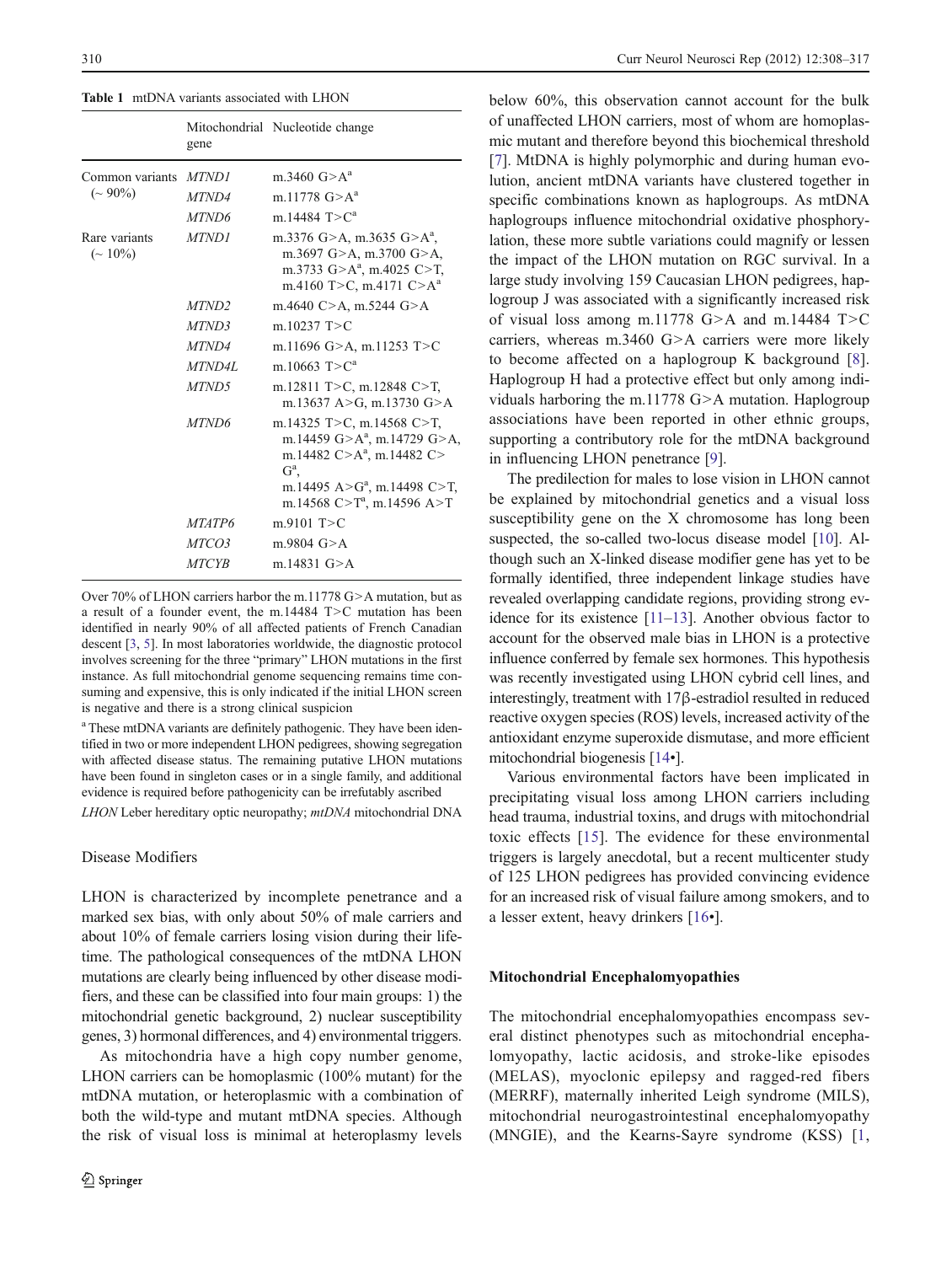17]. Although variable and not a disease-defining feature, the occurrence of optic atrophy is well described in this group of patients, exacerbating the already considerable disease burden [18]. Additional studies are required to determine the true prevalence of both clinical and subclinical optic neuropathy in these mitochondrial encephalomyopathies, and whether specific mtDNA mutations or phenotypes are linked with an increased risk of optic nerve involvement.

### Nuclear Mitochondrial Disorders

#### Autosomal-Dominant Optic Atrophy

# Epidemiology

Frederick Batten (1865–1918), a pediatric neurologist, is credited with the first report of autosomal-dominant optic atrophy (DOA) in one British family. The characteristic features were described in greater detail by Poul Kjer in a large cohort of Danish families, establishing DOA as a distinct clinical entity from LHON [3]. The prevalence of DOA was estimated at 1 in 35,000 in the North of England (Fig. 1), but additional families have since been identified and the true figure is likely to be much higher (Yu-Wai-Man, Unpublished data).

### Disease Genes and Candidate Loci

Between 50% and 60% of families with DOA harbor pathogenic mutations in OPA1, which codes for a mitochondrial inner membrane protein (Table 2) [3, 5]. OPA1 is highly polymorphic and over 200 pathogenic variants have been identified, clustering in the GTPase region and the dynamic central domain. To minimize cost, OPA1 is routinely sequenced using polymerase chain reaction–based methods, which will not detect exonic deletions or duplications. These large-scale rearrangements have been identified in 10% to 20% of OPA1-negative families, and these additional molecular studies, although not yet widely available, are recommended for probands with a clear-cut DOA phenotype and a strong family history [2].

Mutations in OPA3 were first described in Iraqi-Jewish families with autosomal-recessive type III 3-methylglutaconic aciduria (Costeff syndrome), a progressive neurodegenerative disorder with early-onset optic atrophy, hypotonia, ataxia, extrapyramidal dysfunction, and cognitive decline [19]. Heterozygous OPA3 mutations were subsequently reported in two French families with a dominantly inherited form of optic atrophy associated with premature cataract formation (ADOAC) [20]. Similar to OPA1, OPA3 has a mitochondrialtargeting domain and it was initially considered to be a mitochondrial inner membrane protein. However, a recent study has suggested instead that OPA3 localizes to the mitochondrial outer membrane, with its C-terminus facing the cytosol [21]. The causative genetic defects in the remaining families with DOA have not yet been identified, although a number of candidate loci have been reported (Table 2).

#### Visual Function and Disease Progression

Visual loss in DOA is bilateral and symmetrical with the majority patients reporting subnormal vision from early childhood. There is a wide intra- and inter-familial variability in disease severity, with visual acuities ranging from 20/20 to the detection of hand movement [2, 3]. Individuals with visual acuities of 20/30 or better are frequently asymptomatic and they are only identified as having features of a bilateral optic neuropathy at the time of contact tracing. On long-term follow-up, visual function was observed to deteriorate in 50% to 75% of patients with DOA but the rate of progression was highly variable, making genetic counseling difficult [2, 3]. Although a milder optic nerve disease compared with LHON, DOA still results in significant visual impairment with nearly half of all patients eventually registered blind.

As in LHON, the primary site of pathology in DOA is the papillomacular bundle and central, centrocecal, and

Table 2 Nuclear mitochondrial disorders with prominent optic nerve involvement

| Inheritance | Locus             | Gene             | OMIM   | Phenotypes                                                         |
|-------------|-------------------|------------------|--------|--------------------------------------------------------------------|
| Dominant    | 1p36.2            | <i>MFN2</i>      | 601152 | Hereditary motor and sensory neuropathy type 6 (HMSN-6, CMT2A)     |
|             | $3q28-q29$        | OPA <sub>1</sub> | 165500 | Isolated optic atrophy and syndromal dominant optic atrophy (DOA+) |
|             | $19q13.2 - q13.3$ | OPA3             | 165300 | Autosomal-dominant optic atrophy and early-onset cataracts (ADOAC) |
| Recessive   | $9q13-q21.1$      | <i>FXN</i>       | 229300 | Friedreich's ataxia (FRDA)                                         |
|             | $11q14.1-q21$     | <i>TMEM126A</i>  | 612989 | Optic atrophy $\pm$ auditory neuropathy                            |
|             | 16q24.3           | SPG7             | 607259 | Hereditary spastic paraplegia type 7 (HSP-7)                       |
|             | $19q13.2 - q13.3$ | OPA3             | 258501 | Type III 3-methylglutaconic aciduria (Costeff syndrome)            |
|             |                   |                  |        |                                                                    |

(Adapted from Yu-Wai-Man et al. [2, 5])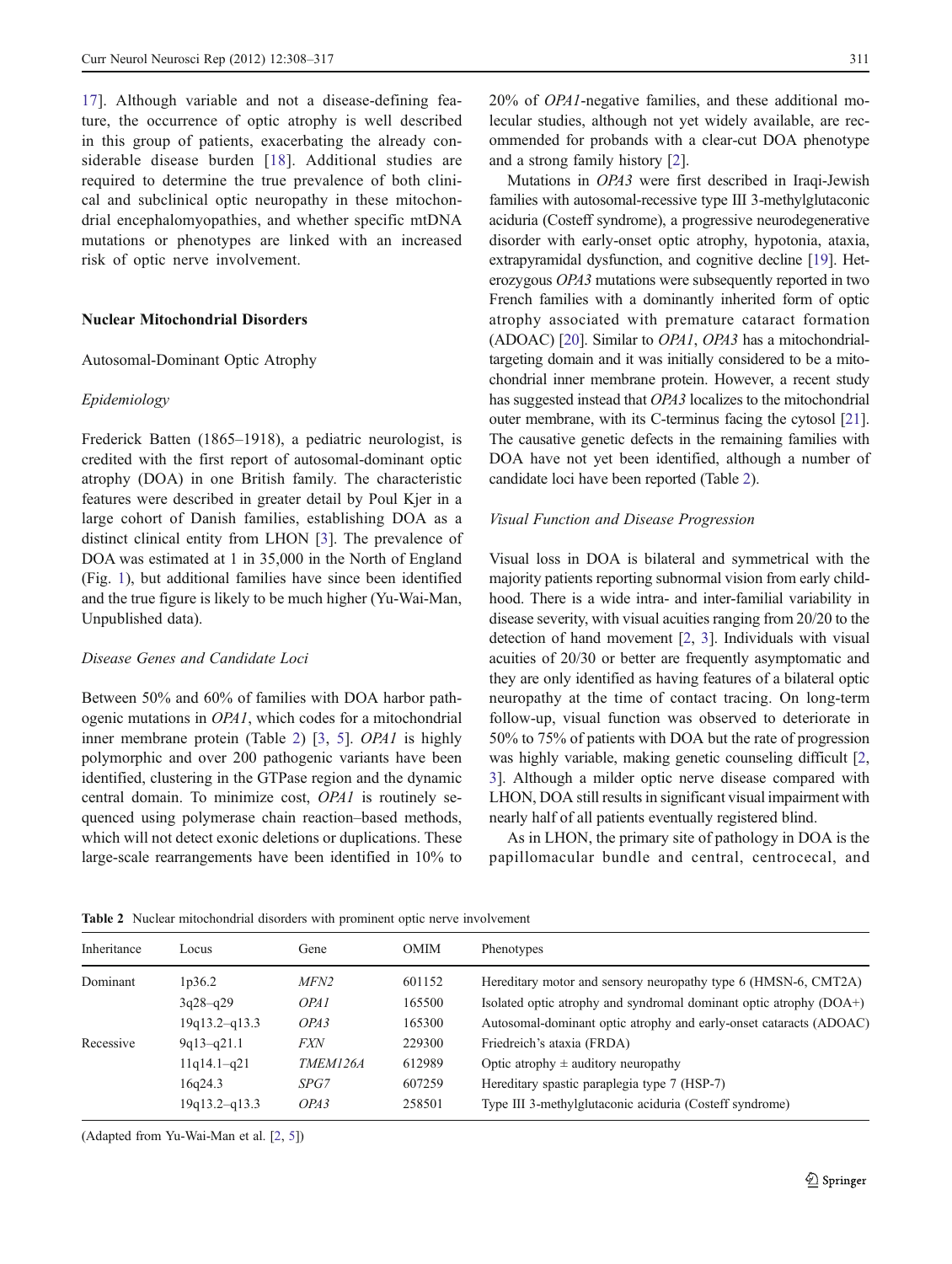paracentral scotomas are the most common visual field defects. The degree of dyschromatopsia is commensurate with the level of vision and pure tritanopia, once considered a pathognomonic feature of DOA, is only rarely seen. Histopathological studies of a postmortem eye retrieved from one patient showed relative preservation of melanopsincontaining RGCs, accounting for the lack of an afferent pupillary defect in DOA—another peculiarity shared with LHON [6••]. The optic nerve head in DOA can look diffusely pale or it can have a characteristic temporal wedge, especially in patients with early disease where RGC loss remains mostly localized to the papillomacular bundle [2, 3].

### The Expanding Phenotypic Spectrum

Up to 20% of patients harboring *OPA1* mutations will develop a syndromal form of the disease (DOA+) marked by significant neurological complications [22•]. The most common extraocular feature observed in this group is sensorineural hearing loss, which usually manifests itself in the second and third decades of life after visual failure has become apparent. A proportion of OPA1 carriers will progress to a more debilitated state with variable combinations of ataxia, peripheral neuropathy, myopathy, and progressive external ophthalmoplegia in later life. From a mechanistic perspective, it is also revealing that some patients with DOA+ can present with clinical features indistinguishable from other neurodegenerative disorders such as multiple sclerosis, hereditary spastic paraplegia (HSP), and the inherited spinocerebellar degenerations. The phenotypic spectrum of OPA1 disease is likely to expand even further with greater clinical awareness and easier access to molecular genetic testing.

## Other Nuclear Mitochondrial Optic Neuropathies

The nuclear defects underlying several common neuromuscular disorders have been clarified. A remarkable element has been the increasing realization that mitochondrial dysfunction plays a central role in the pathophysiology of disease groups as diverse as Charcot-Marie-Tooth (CMT) disease, HSP, and the inherited spinocerebellar ataxias reflecting to a certain extent the broader phenotypic spectrum recently described for OPA1 disease [2]. Mutations in MFN2, which codes for a critical mitochondrial outer membrane protein, have been identified in patients with hereditary motor and sensory neuropathy type 6 (HMSN-6), an autosomal-dominant axonal CMT subtype (Table 2) [23]. Affected individuals develop an early-onset peripheral neuropathy with a progressive bilateral optic atrophy in later childhood. Optic neuropathy also features prominently in Friedreich ataxia and HSP type 7 (HSP-7), caused by nuclear mutations in FXN and SPG7, respectively [2]. Frataxin is essential for the assembly of the iron-sulfur clusters

embedded within the mitochondrial respiratory chain complexes, whereas paraplegin is a key mitochondrial protease involved in the proteolytic processing of OPA1 [24, 25]. All these disease pathways are likely interrelated, and disturbance in one element will set into motion a vicious cycle, which eventually disturbs mitochondrial homeostasis triggering neuronal cell loss. As the molecular basis of other inherited human diseases is uncovered, it will be interesting to note whether optic atrophy is present in those cases where the genetic defect is ultimately revealed to affect mitochondrial function. A recent example is the identification of TMEM126A mutations among patients with autosomalrecessive optic atrophy, with or without an associated auditory neuropathy [26]. Although its exact functions still remain to be determined, fascinatingly, TMEM126A is a mitochondrial transmembrane protein present at high levels within the RGC layer and the optic nerve head [26].

# Mechanisms Contributing to RGC Loss

The final pathological outcome in mitochondrial optic neuropathies is apoptotic RGC loss and several disease pathways can contribute to this irreversible process. Although a greater emphasis has been placed on the experimental data obtained for LHON and DOA, similar mechanisms have also been shown to operate in other mitochondrial cytopathies.

# Bioenergetic Failure

Mitochondria are the cell's powerhouses providing most of its adenosine triphosphate (ATP) requirements through the tight control of mitochondrial respiratory chain activity. All three primary LHON mutations—m.3460 G>A, m.11778 G>A, and m.14484 T>C—disrupt key polypeptide subunits of complex I. Similarly, OPA1 mutations have a detrimental impact on mitochondrial oxidative output by impairing the assembly and stability of the respiratory chain complexes [27]. Most studies, based on in vitro or in vivo assays, indicate a significant impairment in complex I activity, leading to a reduction in mitochondrial membrane potential and overall ATP synthesis (reviewed in [5] and [15]). Although this bioenergetic deficit is bound to impact negatively on RGCs, by itself, this cannot account for their selective vulnerability. Photoreceptors, for example, have a much higher energetic demand and outer retinal function is usually preserved in both LHON and DOA.

# ROS and Excitotoxicity

The disrupted flow of high-energy electrons along the respiratory chain leads to free radical production and increased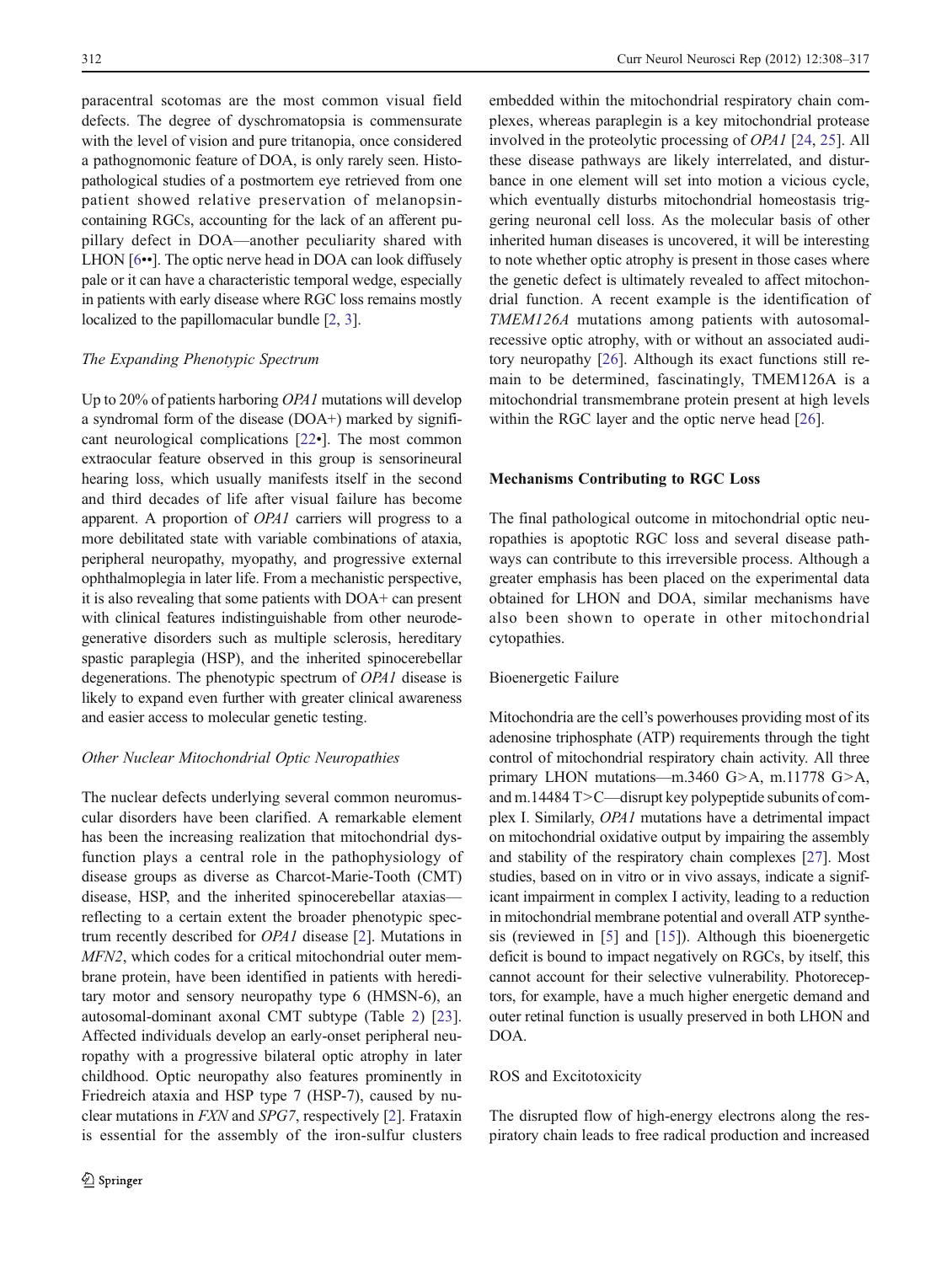ROS levels have been consistently observed in transmitochondrial LHON cybrids (reviewed in [5] and [15]). The efficient reuptake of glutamate is also disrupted in these cellular models due to the downregulation of excitatory amino acid transporter (EAAT1) activity. A drosophila Opa1 (dOpa1) model has recently been established and homozygous mutant flies developed a rough and glossy eye phenotype due to the loss of hexagonal lattice cells, with decreased lens and pigment deposition. This genetically engineered dOpa1 mutation led to a dramatic increase in ROS levels, which could be partially rescued with dietary antioxidant supplementation or overexpression of SOD1 [28]. Heterozygous adult flies were phenotypically normal but similar to the homozygotes, ROS levels were elevated with clear evidence of cellular oxidative stress. Increased ROS levels and glutamate excitotoxicity clearly represent a toxic combination, sufficiently potent to initiate the apoptotic cascade.

# Disturbed Calcium Handling

Besides its localization to the mitochondrial outer membrane, MFN2 is also associated with the endoplasmic reticulum (ER), resulting in a close communication between the mitochondrial and ER membranes [29••, 30]. When the MFN2 protein is disrupted or absent, as in CMT-2A this tethering effect is lost with dramatic consequences on cellular calcium homeostasis. The ER and mitochondrial network are important calcium stores and the dynamic flux between these two compartments buffers against cytosolic calcium spikes, which can sensitize the cell to various proapoptotic signals such as glutamate [29••, 30]. Mirroring the pathomechanism of MFN2 mutations, mtDNA point mutations involving complex I and complex IV subunits have also been directly linked with disturbed calcium handling in neuronal populations [31]. Although speculative, it is likely that a similar process is operating in LHON and DOA, contributing to RGC dysfunction and ultimately disease conversion among at-risk mutational carriers [32]. The emerging links between calcium homeostasis and mitochondrial dysfunction are an exciting new development, highlighting potential disease pathways amenable to therapeutic intervention.

### Mitochondrial Network Dynamics

Cytochrome  $c$  is a powerful pro-apoptotic mediator and as a protective mechanism, high concentrations of these molecules are carefully sequestered within the mitochondrial cristae. Irrespective of the mtDNA mutation involved, the dissipation of the mitochondrial membrane potential accelerates the cytosolic release of these cytochrome c molecules, precipitating an irreversible commitment toward programmed cell death [33]. The identification of OPA1 and MFN2 mutations in DOA and CMT-2A has provided further insights into this key disease mechanism. OPA1 ensures the integrity of the mitochondrial cristae's tight junctions, preventing cytochrome  $c$  from leaching out into the cytosolic space. In addition, OPA1 and MFN2 both belong to the dynamin superfamily of mechanoenzymes, sharing considerable structural similarities, including a highly conserved catalytic GTPase domain [24]. These two proteins have important pro-fusional properties and by working closely together, they maintain a highlyinterconnected mitochondrial network throughout the cell's structure [24, 33]. Unsurprisingly, the pathological hallmark of OPA1- and MFN2-mutant fibroblasts is mitochondrial network fragmentation, which not only impairs mitochondrial oxidative phosphorylation, but also leads to the uncontrolled release of calcium and cytochrome  $c$  into an already compromised cellular environment [27, 34, 35••].

### Somatic mtDNA Defects

Pathological levels of cytochrome c oxidase–negative fibers have been identified in skeletal muscle biopsies from patients with DOA+ [35••, 36••]. The underlying biochemical defect in these muscle fibers is secondary to the accumulation of high levels of somatic mtDNA deletions, which have clonally expanded during the patient's lifetime, partly accounting for the delayed onset of these extraocular features [37••]. Intriguingly, the risk of developing DOA+ is three times higher with missense mutations targeting the functional GTPase domain, consistent with a dominantnegative mutational effect [22•]. OPA1 is clearly involved in preserving the integrity of the mitochondrial genome and recent studies have provided some tantalizing insights into the mechanisms that contribute to mtDNA instability [38], [39••, 40••]. OPA1 is thought to anchor the mtDNA replicative machinery, known as nucleoids, to the mitochondrial inner membrane and a dominant-negative mutation could plausibly upset this delicate balance, leading to mtDNA deletion formation [40••]. Why is this relevant to our understanding of RGC loss? Patients with DOA+ have worse visual acuities and significantly thinner RNFL thickness compared with those who only develop isolated optic atrophy [41]. The accumulation of these somatic mtDNA deletions is therefore clearly having an incremental effect on the other deleterious consequences linked to OPA1 mutations.

# Why Are RGCs Selectively Vulnerable?

One factor that could explain this tissue-specific vulnerability is the rather unusual anatomical peculiarity encountered at the lamina cribrosa, where RGC axons first acquire their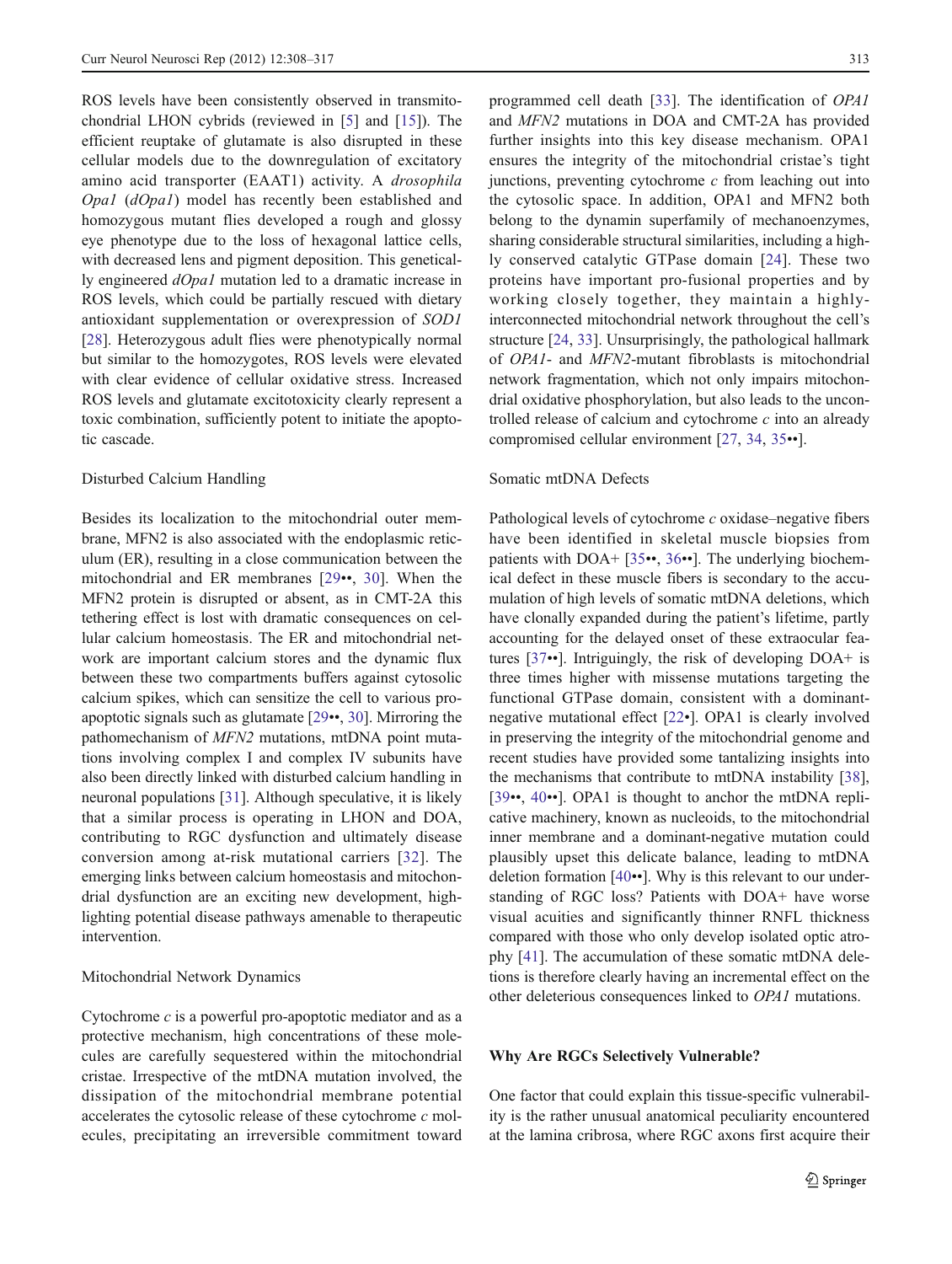myelin sheaths. This transition is marked by a sharp differential gradient, with a much higher density of mitochondria and voltage-gated sodium channels in the pre-laminar unmyelinated segment of the optic nerve [42, 43]. These physiological adaptations facilitate the efficient propagation of action potentials in the absence of an insulating myelin covering. The pre-laminar region therefore represents a weak link, significantly more exposed to the disadvantageous consequences of, even subtle, mitochondrial biochemical defects.

Histopathological studies of optic nerves retrieved from two patients with LHON, one harboring the m.3460 G>A mutation and the other the m.11778 G>A mutation, have revealed some interesting observations on the susceptibility of specific RGC populations (reviewed in [2] and [15]). A prominent loss of smaller-caliber axons was observed, corresponding to the parvocellular RGC population, whereas the larger-caliber magnocellular RGCs were relatively preserved. These ultrastructural findings were subsequently confirmed with higher-resolution transmission electron microscopy. Parvocellular RGCs are a major component of the papillomacular bundle and this greater vulnerability to impaired mitochondrial oxidative phosphorylation could be related to their relatively smaller cross-sectional areas, the latter further exacerbating axonal stasis in conditions of sustained metabolic stress.

The maintenance of a higher mitochondrial concentration in the pre-laminar region also highlights the central role played by the cytoskeleton, especially the microtubule network, in channeling mitochondria to their appropriate cellular locations. Axonal transport in highly specialized neuronal populations such as RGCs is critically dependent on these mitochondrial-cytoskeletal interactions (reviewed in [2] and [15]). These can be adversely affected either by an underlying mitochondrial respiratory chain defect, or by a primary disturbance in microtubule assembly—the pathological hallmark of the HSP group of disorders [2]. Optic atrophy is well described in HSP-7 and it is likely that optic nerve involvement remains an under-reported feature in other HSP genetic subtypes.

The majority of patients with mitochondrial optic neuropathies are severely visually impaired and the sudden onset of

# Therapeutic Interventions

#### Visual Rehabilitation

#### Clinical Surveillance

It is essential to screen for associated systemic complications, such as diabetes and cardiomyopathy, among patients with mitochondrial cytopathies. The development of diabetic peripheral neuropathy and cardiac-related exertional dyspnea can further compound the physical difficulties faced by patients with poor vision, and they should be aggressively managed as part of a multidisciplinary team. As a general health measure, patients with mitochondrial disease should be advised not to smoke and to moderate their alcohol intake. Furthermore, in LHON, smoking, and to a lesser extent excessive binge drinking, have been linked with an increased risk of visual loss [16•].

# Pharmacological Agents

Various pharmacological agents with putative neuroprotective properties have been used to mitigate the deleterious consequences of mitochondrial dysfunction and to prevent further RGC loss (reviewed in [44••]). The most promising agent to date is idebenone (2,3-dimethoxy-5-methyl-6-[10 hydroxydecyl]-1,4-benzoquinone), a short-chain synthetic benzoquinone analogue, which promotes mitochondrial ATP synthesis in addition to having antioxidant properties. Coenzyme  $Q10$  (Co $Q_{10}$ ) is a longer-chain quinone analogue and based on limited evidence,  $CoQ_{10}$  supplementation is often used to treat patients with mitochondrial cytopathies. Idebenone is thought to have some advantageous properties over  $CoQ_{10}$ , both in terms of its bioavailability and its mode of action. Unlike  $CoQ<sub>10</sub>$ , idebenone is able to bypass complex I inhibition by shuttling electrons directly from the cytosol to complex III, thereby restoring ATP production and decreasing lactate levels [45].

The results of a multicenter randomized placebocontrolled trial (RHODOS [Rescue of Hereditary Optic Disease Outpatient Study]) of idebenone in LHON have recently been released. Idebenone was well tolerated at a dose of 900 mg per day and no adverse drug-related events were reported. The visual outcome data indicate that patients with discordant visual acuities (LogMAR>0.2), and thus at highest risk of further deterioration in the least affected eye, were more likely to benefit from treatment with idebenone [44••]. The findings from the RHODOS trial are promising and for the first time, they offer the hope of preserving vision for affected LHON carriers who are still at an early stage of the disease process.

#### Looking into the Future: Gene Therapy

Gene therapy for primary mitochondrial cytopathies poses several discrete challenges; the mitochondrial inner membrane is a relatively impermeable membrane that needs to be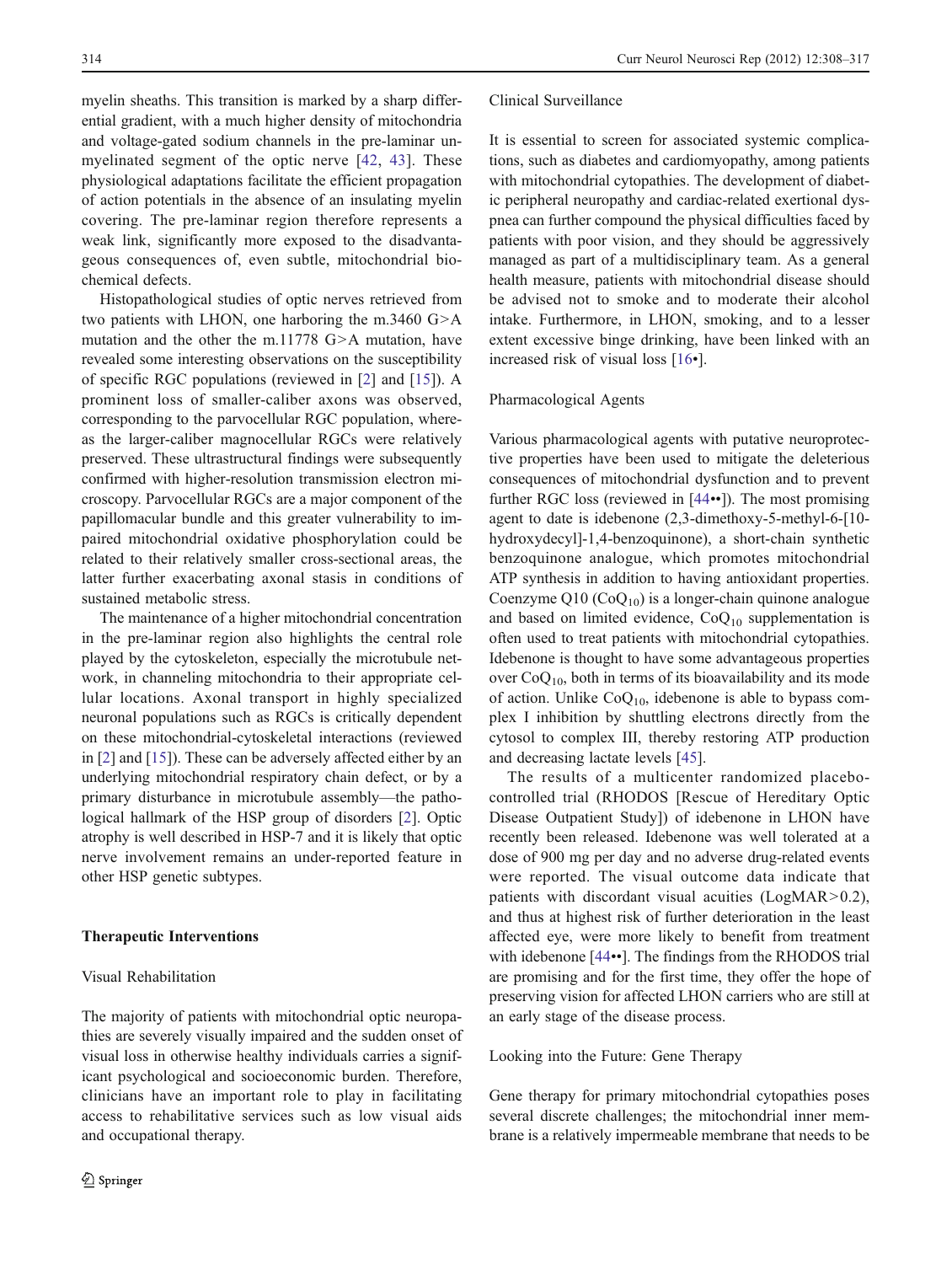bypassed, and a highly efficient vector is needed to transfect a sufficient number of mitochondria per cell to achieve the desired effect. A possible solution is to bypass the mitochondrial genome using an allotopic approach. Instead, the gene of interest is transfected into the nuclear genome and the protein product is engineered with a specific targeting sequence that facilitates its uptake into the mitochondrial compartment, thereby compensating for the mtDNA mutation. Proof of principle has been demonstrated in experimental LHON models where adeno-associated virus vectors have been used to successfully transfect cells with a replacement wild-type mtDNA allele or neuroprotective genes such as SOD2 [46–48]. These results are encouraging and allotopic rescue could be easily applied to the RGC layer which is easily accessible. However, key issues of safety and efficacy need to be further addressed before their application to human clinical trials can be advocated [2].

#### Preventing Disease Transmission

Several strategies are currently being explored to prevent the transmission of pathogenic mitochondrial and nuclear mutations among women of child-bearing age. The difficult technical and ethical issues raised by preimplantation genetic testing and new in vitro fertilization techniques such as pronuclear transfer are outside the scope of this review, and these have been detailed elsewhere [2, 49].

# Conclusions

A number of recurring disease mechanisms have been identified that contribute to RGC loss in mitochondrial optic neuropathies. These provide a unique opportunity for targeted therapeutic interventions aimed not only at improving visual function, but also the neurological deficits seen in the more severe mitochondrial cytopathies. However, despite these major advances, the risk factors underpinning the selective vulnerability of RGCs have yet to be clarified. Research in this area has been severely limited by the lack of diseased human optic nerves but hopefully, with the development of faithful animal models and more advanced biotechnological tools, we will soon be in a position to disentangle these fundamental research questions both at the structural and molecular levels.

Acknowledgments P. Yu-Wai-Man is a Medical Research Council (MRC, UK) Clinician Scientist in Neuro-Ophthalmology and P.F. Chinnery is a Wellcome Trust Senior Fellow in Clinical Science. P.F. Chinnery also receives funding from Parkinson's UK, the MRC Translational Muscle Centre, and the UK NIHR Biomedical Research Centre in Ageing and Age-related Disease.

Disclosure No potential conflicts of interest relevant to this article were reported.

Open Access This article is distributed under the terms of the Creative Commons Attribution License which permits any use, distribution, and reproduction in any medium, provided the original author(s) and the source are credited.

#### References

Papers of particular interest, published recently, have been highlighted as:

- Of importance
- •• Of major importance
- 1. McFarland R, Taylor RW, Turnbull DM. The neurology of mitochondrial DNA disease. Lancet Neurol. 2002;1(6):343–51.
- 2. Yu-Wai-Man P, Griffiths PG, Chinnery PF. Mitochondrial optic neuropathies—Disease mechanisms and therapeutic strategies. Progress in Retinal and Eye Research. 2011;30(2):81– 114.
- 3. Fraser JA, Biousse V, Newman NJ. The Neuro-ophthalmology of Mitochondrial Disease. Surv Ophthalmol. 2010;55(4):299–334.
- 4. Man PY, Griffiths PG, Brown DT, et al. The epidemiology of Leber hereditary optic neuropathy in the North East of England. Am J Hum Genet. 2003;72(2):333–9.
- 5. Yu-Wai-Man P, Griffiths PG, Hudson G, Chinnery PF. Inherited mitochondrial optic neuropathies. Journal of Medical Genetics. 2009;46(3):145–58.
- 6. •• La Morgia C, Ross-Cisneros FN, Sadun AA, et al.: Melanopsin retinal ganglion cells are resistant to neurodegeneration in mitochondrial optic neuropathies. Brain. 2010;133:2426–38. This paper describes the preservation of a special class of melanopsincontaining RGCs in LHON and DOA, providing for the first time a neuroanatomical basis for the relatively spared pupillary light reflexes in these two disorders.
- 7. Chinnery PF, Andrews RM, Turnbull DM, Howell NN. Leber hereditary optic neuropathy: Does heteroplasmy influence the inheritance and expression of the G11778A mitochondrial DNA mutation? American Journal of Medical Genetics. 2001;98 (3):235–43.
- 8. Hudson G, Carelli V, Spruijt L, et al. Clinical expression of Leber hereditary optic neuropathy is affected by the mitochondrial DNAhaplogroup background. Am J Hum Genet. 2007;81(2):228–33.
- 9. Ji YL, Zhang AM, Jia XY, et al. Mitochondrial DNA Haplogroups M7b1 ′ 2 and M8a Affect Clinical Expression of Leber Hereditary Optic Neuropathy in Chinese Families with the m.11778  $G \geq A$ Mutation. Am J Hum Genet. 2008;83(6):760–8.
- 10. Bu XD, Rotter JI: X chromosome-linked and mitochondrial gene control of Leber hereditary optic neuropathy: evidence from segregation analysis for dependence on X chromosome inactivation. Proceedings of the National Academy of Sciences of the United States of America. 1991;88(18):8198–202.
- 11. Hudson G, Keers S, Man PYW, et al. Identification of an Xchromosomal locus and haplotype modulating the phenotype of a mitochondrial DNA disorder. Am J Hum Genet. 2005;77(6):1086– 91.
- 12. Shankar SP, Fingert JH, Carelli V, et al. Evidence for a novel xlinked modifier locus for leber hereditary optic neuropathy. Ophthalmic Genetics. 2008;29(1):17–24.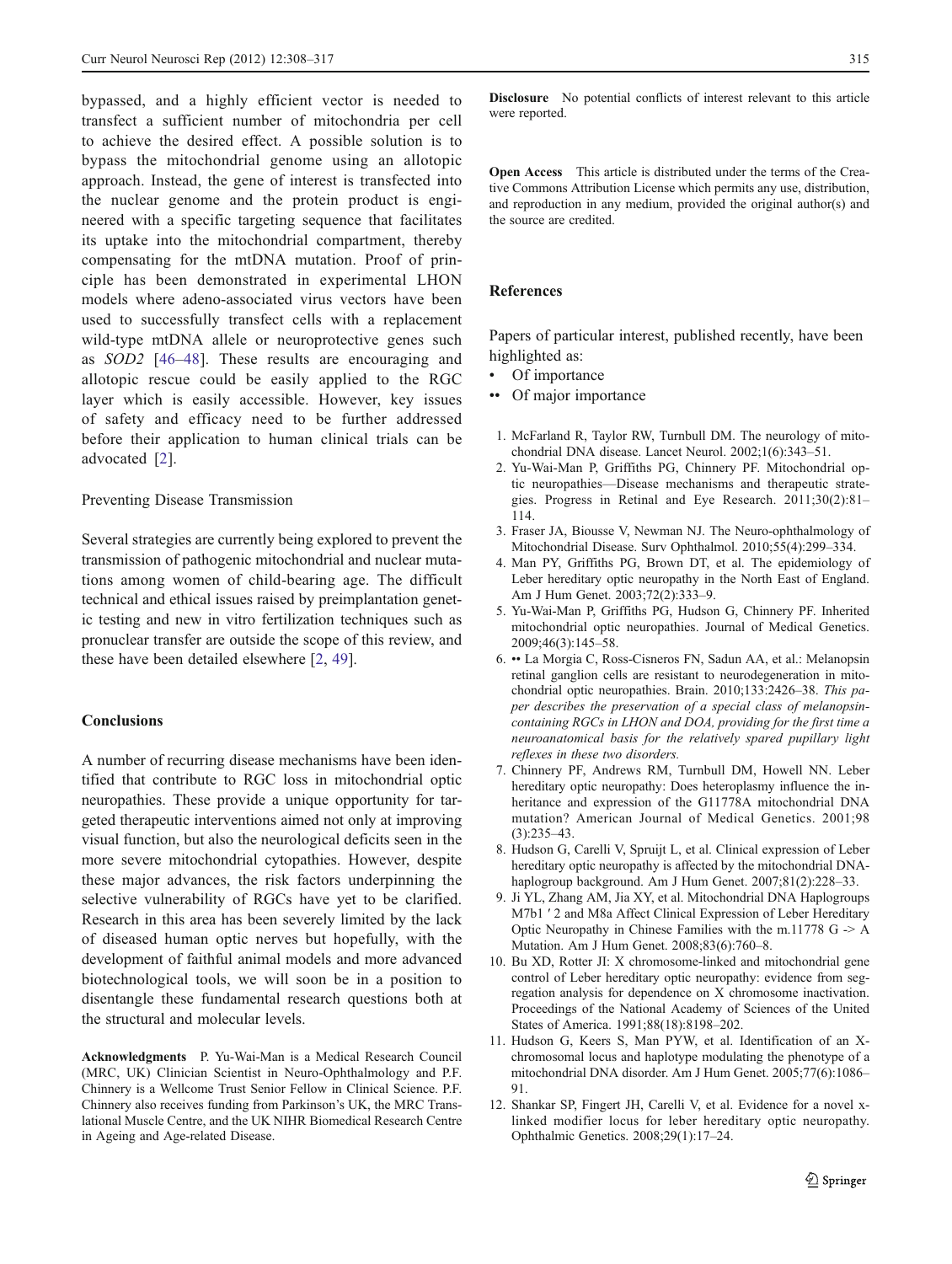- 13. Ji YL, Jia XY, Li SQ, et al. Evaluation of the X-linked modifier loci for Leber hereditary optic neuropathy with the G11778A mutation in Chinese. Mol Vis. 2010;16(47):416–24.
- 14. Giordano C, Montopoli M, Perli E, et al.: Oestrogens ameliorate mitochondrial dysfunction in Leber's hereditary optic neuropathy. Brain. 2011;134:220–34. This paper describes an elegant series of experiments showing that estrogens help protect LHON cybrids against the deleterious consequences of the three primary mtDNA mutations. These results support a hormonal component to the reduced disease penetrance observed among female LHON carriers.
- 15. Carelli V, Ross-Cisneros FN, Sadun AA. Mitochondrial dysfunction as a cause of optic neuropathies. Progress in Retinal and Eye Research. 2004;23(1):53–89.
- 16. Kirkman MA, Yu-Wai-Man P, Korsten A, et al.: Geneenvironment interactions in Leber hereditary optic neuropathy. Brain. 2009;132:2317–26. This is the largest epidemiological study to investigate the role of environmental factors in influencing LHON penetrance. A strong association was identified between the risk of visual loss and smoking. This effect showed a dose–response relationship with heavy smokers being more likely to be affected than light smokers. A trend toward increased visual failure was also noted among LHON carriers with heavy alcohol consumption.
- 17. Schapira AHV. Mitochondrial disease. Lancet. 2006;368 (9529):70–82.
- 18. Gronlund MA, Honarvar AKS, Andersson S, et al. Ophthalmological findings in children and young adults with genetically verified mitochondrial disease. Br J Ophthalmol. 2010;94(1):121–7.
- 19. Anikster Y, Kleta R, Shaag A, et al. Type III 3methylglutaconic aciduria (optic atrophy plus syndrome, or Costeff optic atrophy syndrome): Identification of the OPA3 gene and its founder mutation in Iraqi Jews. Am J Hum Genet. 2001;69(6):1218-24.
- 20. Reynier P, Amati-Bonneau P, Verny C, et al. OPA3 gene mutations responsible for autosomal dominant optic atrophy and cataract. Journal of Medical Genetics. 2004;41(9):e110.
- 21. Ryu SW, Jeong HJ, Choi M, et al. Optic atrophy 3 as a protein of the mitochondrial outer membrane induces mitochondrial fragmentation. Cellular and Molecular Life Sciences. 2010;67 (16):2839–50.
- 22. Yu-Wai-Man P, Griffiths PG, Gorman GS, et al.: Multi-system neurological disease is common in patients with OPA1 mutations. Brain. 2010;133:771–86. This large multicenter study expands the phenotypic spectrum associated with OPA1 mutations. Up to 20% of mutational carriers developed a more severe disease variant (DOA+) characterized by prominent neuromuscular features such as deafness, myopathy, peripheral neuropathy, ataxia, and chronic progressive external ophthalmoplegia. Interestingly, there was a threefold increased risk of developing DOA+ with missense OPA1 mutations involving the GTPase domain compared with other mutational subgroups.
- 23. Zuchner S, De Jonghe P, Jordanova A, et al. Axonal neuropathy with optic atrophy is caused by mutations in mitofusin 2. Ann Neurol. 2006;59(2):276–81.
- 24. Lenaers G, Reynier P, Elachouri G, et al. OPA1 functions in mitochondria and dysfunctions in optic nerve. Int J Biochem Cell Biol. 2009;41(10):1866–74.
- 25. Stemmler TL, Lesuisse E, Pain D, Dancis A. Frataxin and Mitochondrial FeS Cluster Biogenesis. J Biol Chem. 2010;285 (35):26737–43.
- 26. Hanein S, Perrault I, Roche O, et al. TMEM126A, Encoding a Mitochondrial Protein, Is Mutated in Autosomal-Recessive Nonsyndromic Optic Atrophy. Am J Hum Genet. 2009;84 (4):493–8.
- 27. Zanna C, Ghelli A, Porcelli AM, et al. OPA1 mutations associated with dominant optic atrophy impair oxidative phosphorylation and mitochondrial fusion. Brain. 2008;131:352–67.
- 28. Tang S, Le PK, Tse S, et al. Heterozygous Mutation of Opa1 in Drosophila Shortens Lifespan Mediated through Increased Reactive Oxygen Species Production. PLoS One. 2009;4(2): e4492.
- 29. •• de Brito OM, Scorrano L: Mitofusin 2 tethers endoplasmic reticulum to mitochondria. Nature. 2008;456(7222):605–10. This seminal work describes how MFN2 tethers the ER to the mitochondrial network, thereby regulating calcium flux between these two compartments.
- 30. de Brito OM, Scorrano L. Mitofusin-2 regulates mitochondrial and endoplasmic reticulum morphology and tethering: The role of Ras. Mitochondrion. 2009;9(3):222–6.
- 31. Trevelyan AJ, Kirby DM, Smulders-Srinivasan TK, et al. Mitochondrial DNA mutations affect calcium handling in differentiated neurons. Brain. 2010;133:787–96.
- 32. Dayanithi G, Chen-Kuo-Chang M, Viero C, et al. Characterization of Ca2+ signalling in postnatal mouse retinal ganglion cells: involvement of OPA1 in Ca2+ clearance. Ophthalmic Genet. 2010;31(2):53–65.
- 33. Westermann B. Mitochondrial fusion and fission in cell life and death. Nat Rev Mol Cell Biol. 2010;11(12):872–84.
- 34. Chevrollier A, Guillet V, Loiseau D, et al. Hereditary optic neuropathies share a common mitochondrial coupling defect. Ann Neurol. 2008;63(6):794–8.
- 35. •• Amati-Bonneau P, Valentino ML, Reynier P, et al.: OPA1 mutations induce mitochondrial DNA instability and optic atrophy plus phenotypes. Brain. 2008;131:338–51. This study established OPA1 as a novel mtDNA maintenance disorder. Skeletal muscle biopsies from these patients revealed high levels of cytochrome c oxidase negative fibers, secondary to the accumulation of clonally expanded mtDNA deletions.
- 36. •• Hudson G, Amati-Bonneau P, Blakely EL, et al.: Mutation of OPA1 causes dominant optic atrophy with external ophthalmoplegia, ataxia, deafness and multiple mitochondrial DNA deletions: a novel disorder of mtDNA maintenance. Brain. 2008;131:329–37. This study established OPA1 as a novel mtDNA maintenance disorder. Skeletal muscle biopsies from these patients revealed high levels of cytochrome c oxidase negative fibers, secondary to the accumulation of clonally expanded mtDNA deletions
- 37. •• Yu-Wai-Man P, Sitarz KS, Samuels DC, et al.: OPA1 mutations cause cytochrome c oxidase deficiency due to loss of wild-type mtDNA molecules. Human Molecular Genetics. 2010;19 (15):3043–52. This study established OPA1 as a novel mtDNA maintenance disorder. Skeletal muscle biopsies from these patients revealed high levels of cytochrome c oxidase negative fibers, secondary to the accumulation of clonally expanded mtDNA deletions.
- 38. Chen HC, McCaffery JM, Chan DC. Mitochondrial fusion protects against neurodegeneration in the cerebellum. Cell. 2007;130  $(3):548-62.$
- 39. •• Chen HC, Vermulst M, Wang YE, et al.: Mitochondrial Fusion Is Required for mtDNA Stability in Skeletal Muscle and Tolerance of mtDNA Mutations. Cell. 2010;141(2):280–9. This important study explores the fundamental roles played by mitofusins and OPA1 in both mtDNA maintenance and mitochondrial network stability. Loss of mitochondrial fusion was found to exacerbate mitochondrial dysfunction, with the induction of a compensatory mitochondrial proliferative response, and an increased rate of mtDNA mutagenesis.
- 40. •• Elachouri G, Vidoni S, Zanna C, et al.: OPA1 links human mitochondrial genome maintenance to mtDNA replication and distribution. Genome Research. 2011;21(1):12–20. This study provides strong evidence that the peptide segment encoded by exon 4b